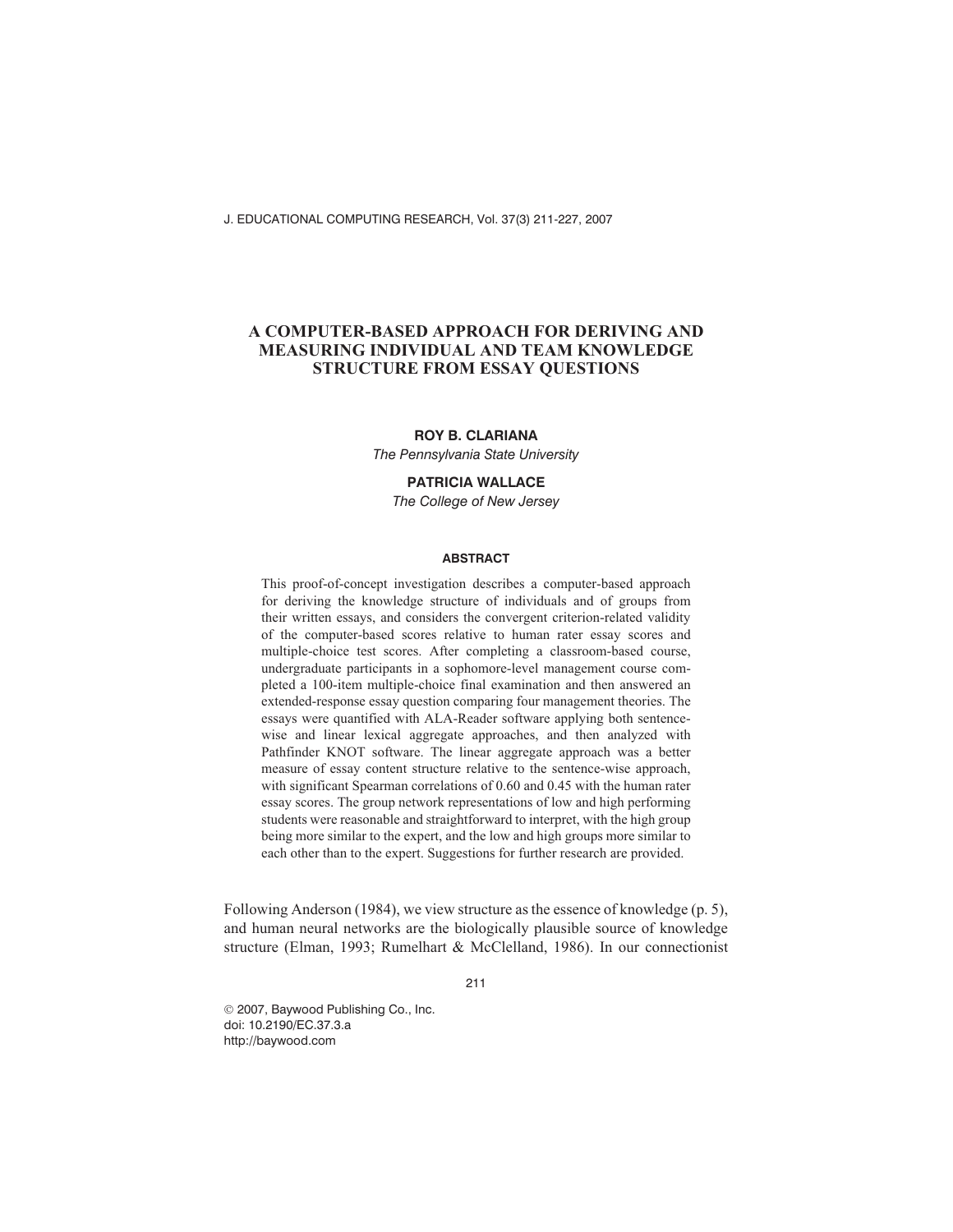view, knowledge structure is the antecedent underpinning of knowledge and the precursor of meaning (Goldsmith & Johnson, 1990; Goldsmith, Johnson, & Acton, 1991). Specifically, an individual's knowledge structure is an expression of their language association neural network. Unique in each individual, this network is a sort of lexicon (i.e., albeit a multi-dimensional mental representation) that is at the most fundamental level of memory (pre-meaningful). We hold that measurers of knowledge structure are primarily measures of this association network (Deese, 1965) but are not necessarily measures of semantic meaning (e.g., word association approaches), though some do also measure meaning (e.g., concept maps).

The notion of structure of knowledge has become so main stream that a report by the National Research Council (2001) stressed the importance of classroom assessment that measures it. Knowledge structure has been measured in a variety of ways including card-sorting tasks, network diagrams, concept maps, and *Pathfinder* networks derived from word association data. Jonassen, Beissner, and Yacci (1993) provide details for 22 different ways to measure knowledge structure.

Compare-contrast type essay questions have also been used to assess relational understanding that is part of knowledge structure (Gonzalvo, Canas, & Bajo, 1994). Goldsmith, Johnson, and Acton (1991) state "Essay questions, which ask students to discuss the relationships between concepts, are perhaps the most conventional way of assessing the configural aspect of knowledge" (p. 88). It is rather critical to keep in mind that an essay contains different kinds of information, and that the scoring approach determines what is actually measured (Nitko, 1996), and most if not all essay scoring approaches do not intentionally measure knowledge structure.

But whether it is intentionally measured or not, essays contain a reflection of an individual's knowledge structure. For example, essay questions require students to recall information about a topic, select the most relevant aspects in the light of the particular question prompt, and then to organize the material into a logical and coherent response (Taber, 2003). Recalling, organizing, and integrating ideas while writing requires far more structuring of response than that required by objective test items (Jonassen & Wang, 1992; Valenti, Neri, & Cucchiarelli, 2003) and this structure ought to reflect the individual's internal knowledge structure. Thus, essays contain many aspects of knowledge structure, but as Goldsmith, Johnson, and Acton (1991) point out, "there is no simple and objective method to derive the structural relations from the written answers" (p. 88).

This current investigation purports to provide a simple and objective method for deriving and measuring individuals (and teams) knowledge structure from essays. In addition, two alternate scoring methods are considered, a withinsentence aggregation approach that focuses on key concepts within sentences (Koul, Clariana, & Salehi, 2005) and a new linear aggregation approach that considers key concepts both within and across sentences.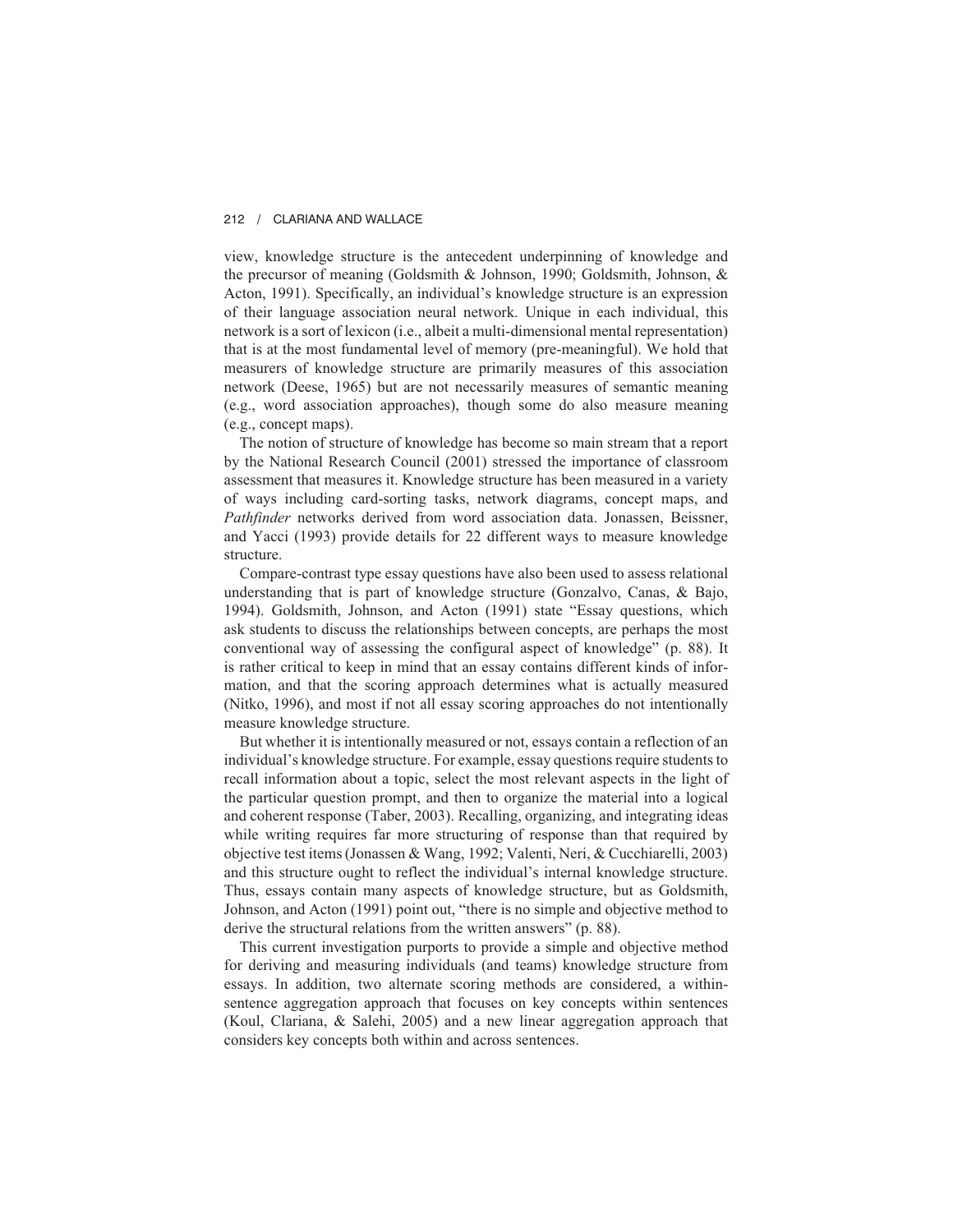## **CONVERTING ESSAYS INTO CONCEPT MAPS**

Lomask, Baron, Greig, and Harrison (1992) devised a method for scoring student essays based on essay content structure. As part of the Connecticut statewide assessment of science content knowledge, trained teacher raters converted student essays into concept maps and then hand scored the concept maps as a measure of science content knowledge and comprehension (Shavelson, Lang, & Lewin, 1994). For example, students were asked to "describe the possible forms of energies and types of materials involved in growing a plant and explain fully how they are related." One student responded in part:

Plants need solar energy, water, and minerals. The chlorophyll is used to give it color. And I also think that the plant grows toward the suns direct (Lomask et al., p. 22).

This text sample is shown as a concept map in Figure 1. Plants are the central and most connected concept node in the map representation of this text. Note that the terms in the map differ from the student's written text response because several more or less equivalent terms (synonyms and metonyms) can stand for the same concept (Shavelson, Lang, & Lewin, 1994, p. 7).

The resulting concept maps were scored by Lomask's team relative to an expert map based on (a) the *number of concept terms* used by the student, (b) the *number of correct links* between concepts, and (c) the *expected number of links* among all of the concepts mentioned in an essay. These concept map scoring features in Lomask's et al. rubric considered the extent of knowledge, declarative knowledge, and one aspect of knowledge structure.



Figure 1. Concept map derived from a portion of a student's essay (in Lomask et al., 1992).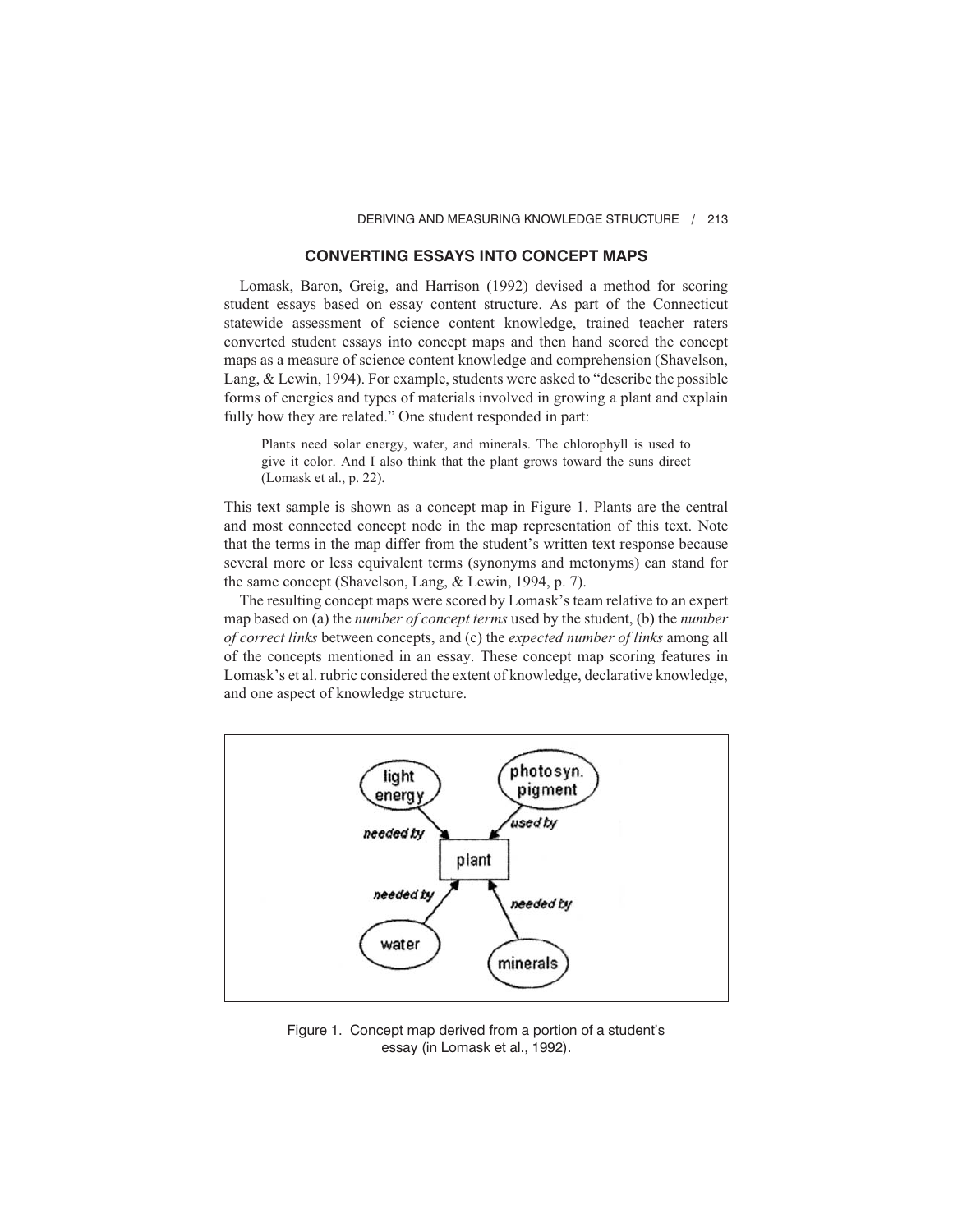# **SOFTWARE FOR CONVERTING ESSAYS INTO NETWORK GRAPHS**

Along these lines, Clariana (2004) developed a software tool called *ALA-Reader*(ALA, analysis of lexical aggregates) for converting short essays into concept map-like *Pathfinder* network representations (*PFNet*) by aggregating pre-selected key concepts from the essays at the *sentence* level (Shavelson, 1972). For example, these two sentences taken from a participant's essay in the present investigation (with the key words underlined) were analyzed by *ALA-Reader* and then represented as a *PFNet* (see Figure 2).

Humanists believed that job satisfaction was related to productivity. They found that if employees were given more freedom and power, then they produced more.

*ALA-Reader* aggregated the individual sentence networks into a *Pathfinder* proximity data file. Then Knowledge Network Organizing Tool software (*KNOT,* Schvaneveldt, 1990) was used to convert the proximity data into a single network *PFNet* representation of the essay (see Figure 2). *Productivity* is the most connected concept term with five links (degrees) and so is the central term.

*PFNet* representations of essays from *ALA-Reader* can be compared to the *PFNet* representations of a referent *PFNet* (i.e., an expert essay) to produce a measure of structural similarity between the student and expert essays. Using this approach, a student's essay can be reduced to a number that represents the amount of similarity between the student's essay and the expert referent. Similarity is defined as the intersection of the links in common between the student and expert *PFNets* divided by the union of all links in those two *PFNets*.

Using this *ALA-Reader* sentence aggregation approach (e.g., the co-occurrence of key concepts within each sentence of the essay), Koul, Clariana, and Salehi (2005) considered the criterion-related validity of *ALA-Reader* essay scores. In pairs, teachers  $(N = 22)$  enrolled in a graduate-level course researched a science topic online and created a concept map of the topic. Later, individually they wrote a short essay from their concept map. The concept maps and essays were scored by the computer-based tools and by human raters using rubrics. The *ALA-Reader* computer-based essay scores, aggregated at the sentence level, were an adequate measure of essay content compared to human-rater scores (*r =* 0.71).

# **SENTENCE LEVEL AGGREGATION VERSUS AGGREGATION ACROSS SENTENCES**

The present investigation uses *ALA-Reader* to aggregate key text terms at the sentence level (within sentences), but adds another method that aggregates terms both within and across sentences (linearly). This new linear approach was developed because (a) the sentence aggregation approach obtains disconnected graphs, (b) writing is a *serial* artifact of a multi-dimensional mental representation,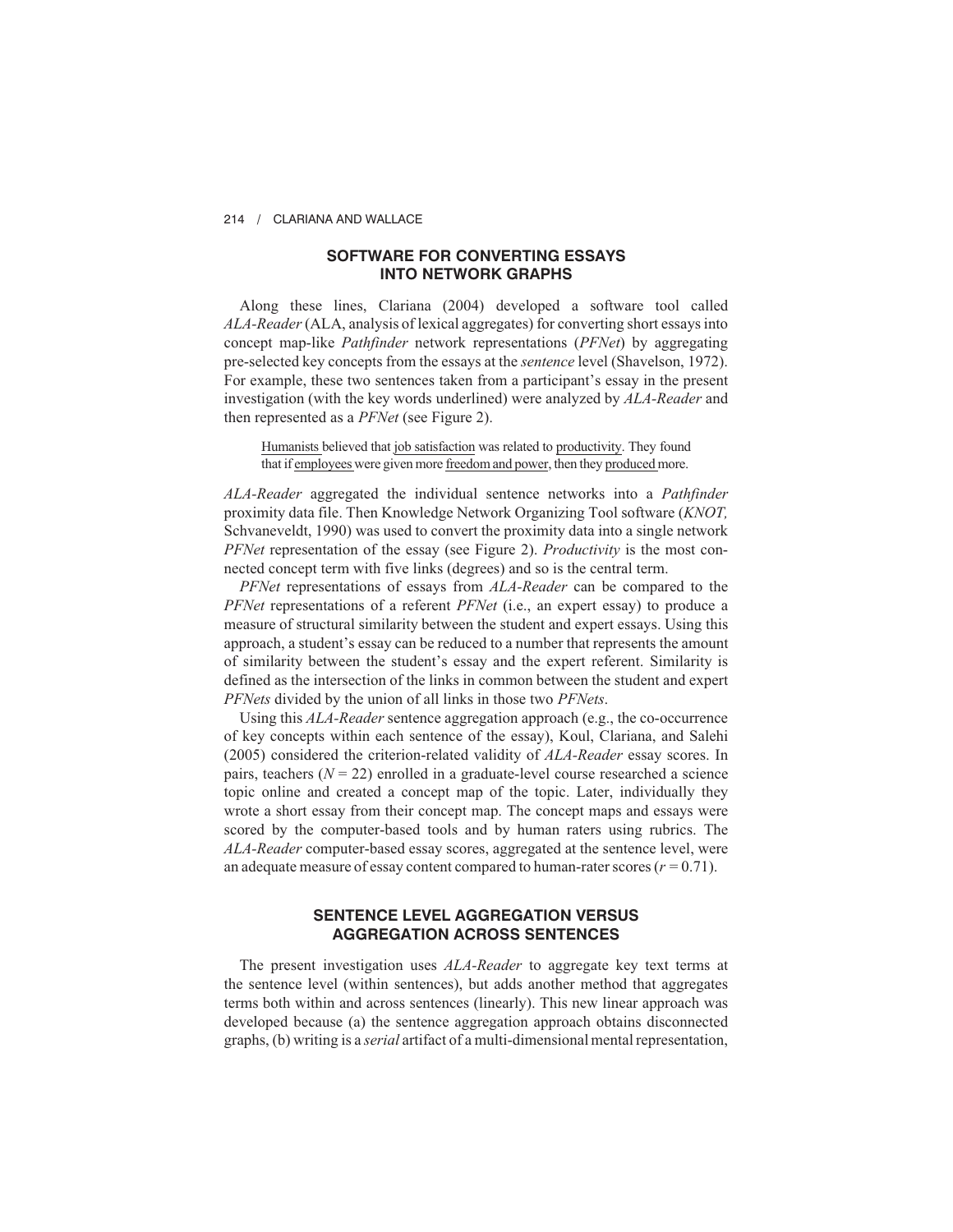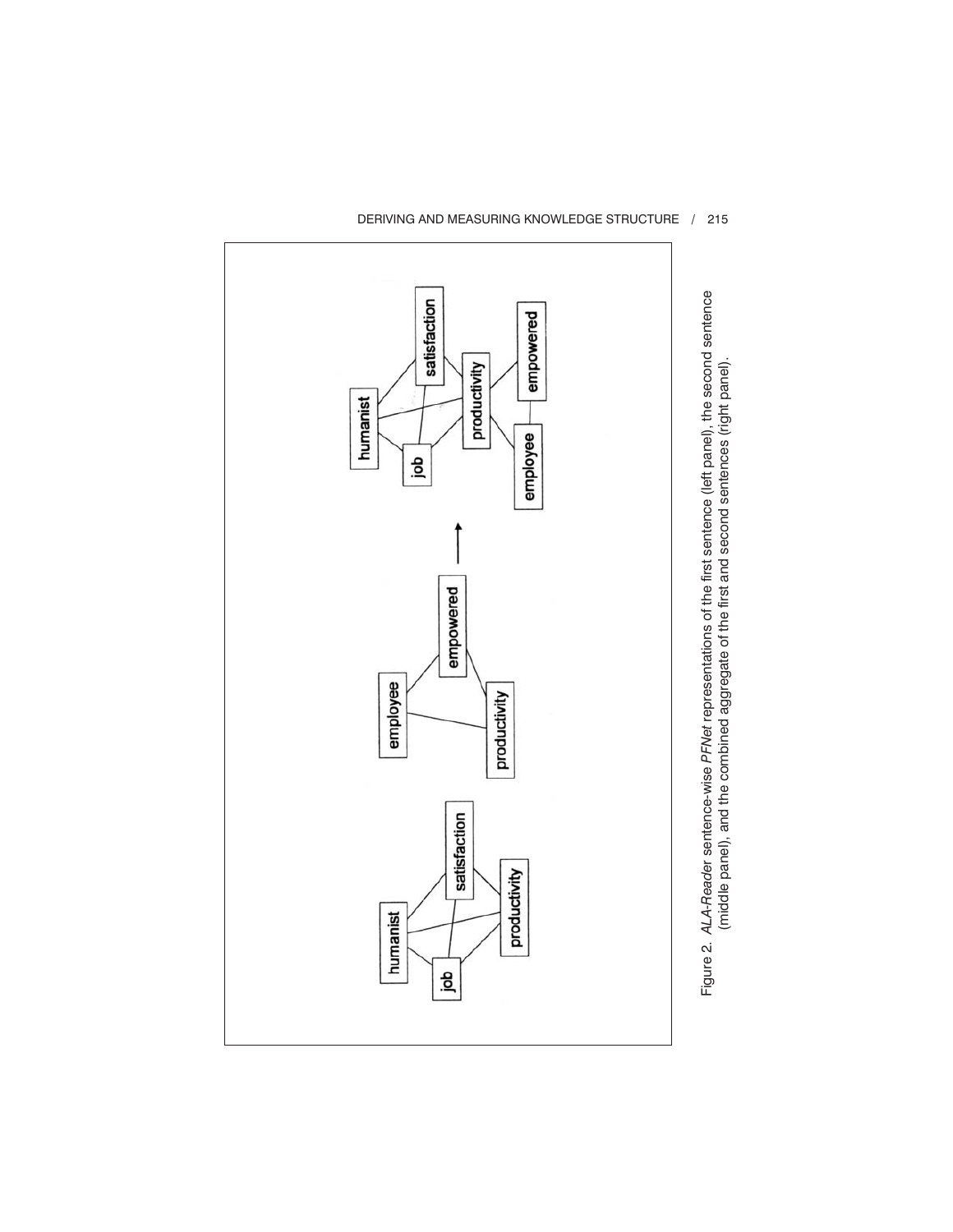and (c) because of the body of research that shows the influence of serially contiguous associations on cognitive processing, such as free association (Deese, 1965), associative models of memory (Anderson, 1983; Shavelson, 1974), the effects of text signals (Brooks, Dansereau, Spurlin, & Holley, 1983), and Bayesian essay scoring (Rudner & Liang, 2002). On the other hand, Landauer, Foltz, and Laham (1998) argue that word order is not very important for indexing an essay (Landauer, Laham, Rehder, & Schreiner, 1997), although their approach, Latent Semantic Analysis (LSA), must depend on the serial contiguity of words at least partially since the linear order of words in the training texts inevitably and profoundly influences the structure of the final LSA semantic space.

Therefore, a linear aggregation approach was developed and added to the *ALA-Reader* software for this investigation. During linear analysis, initially, the developing network is fairly linear (see left panel of Figure 3), but as key terms are repeated in the essay, such as *productivity*, the representation begins to fold back on itself creating a network structure. This network structure can be represented as a force-directed graph (see right panel of Figure 3). As with the sentence-wise approach (compare to the right panel of Figure 2), *productivity* is the central and most connected concept term in this text sample; however the linear approach reduces the text to only six links while the sentence-wise approach has nine, the same six links plus three other links. In addition, the linear approach will always produce a network structure that is a connected graph, while the sentence-wise approach is likely to produce multiple unconnected clusters (a disconnected graph), especially if the text is not coherent or uses pronouns or other substitute words extensively (the problem of linguistic anaphoric reference).



Figure 3. Using the same text that was used to derive the *PFNet* in Figure 2, the *ALA-Reader* linear representation of the first and second sentences (left panel) and the force-directed graph of this same representation (right panel).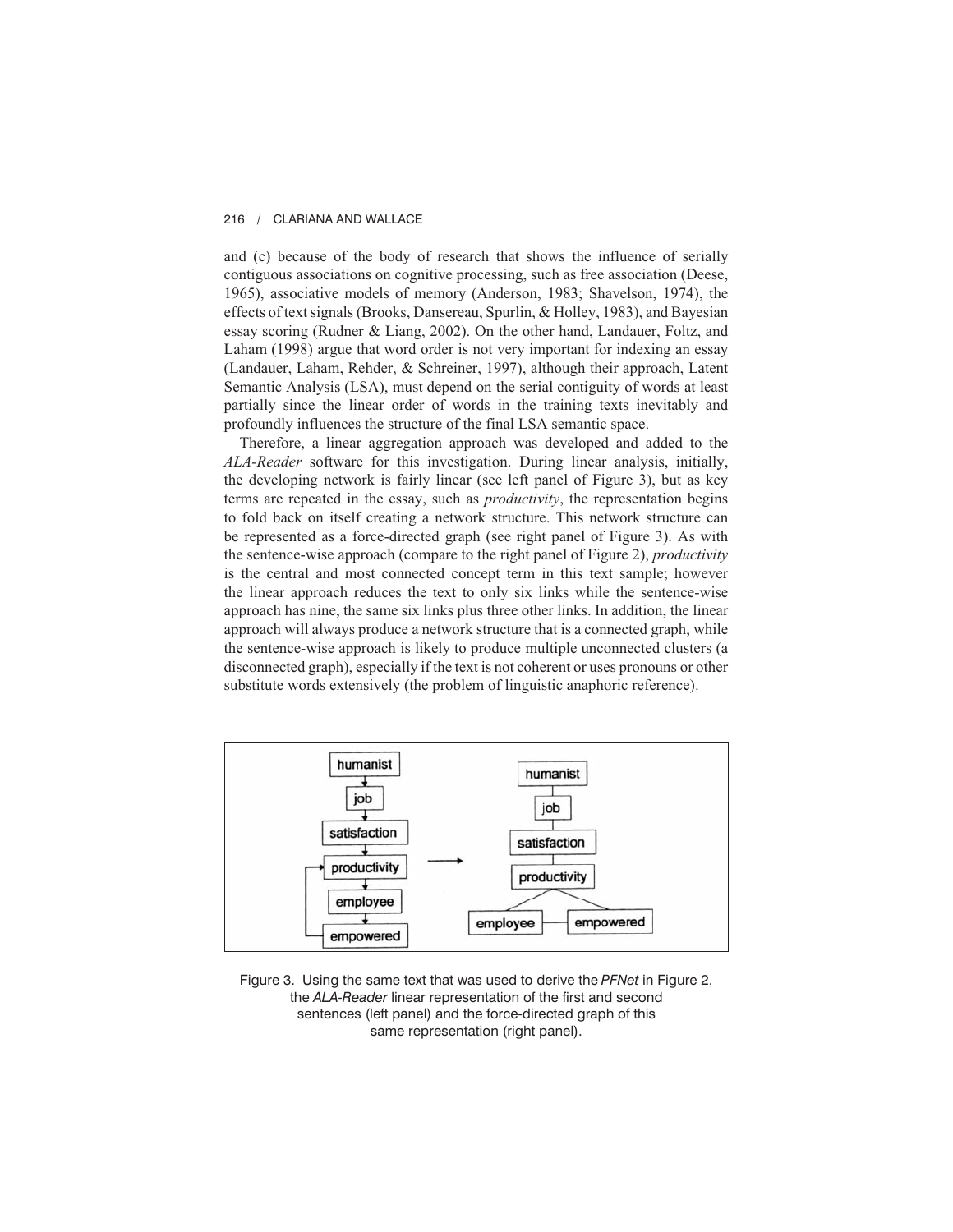Besides *ALA-Reader*, there are a number of computer-based tools for scoring essays (Valenti et al., 2003). Of these, *ALA-Reader* is most similar to Conceptual Rater software (called *C-Rater*) in that both approaches: (1) evaluate whether a response contains information related to specific domain concepts (writing style is not assessed), (2) do not require a large collection of graded answers for training, (3) can score short or long essays, and (4) use a correct-answer referent for grading purposes. This is important because most of the other computer-based tools are costly to setup, involving the development of a large dataset of example text and marked responses (at least 500 essays) either for training (neural network, Bayesian, and natural language processing approaches) or calibration (setting weight values through correlation analyses). Further, the training or calibration for these other computer-based essay scoring tools only apply to a specific essay prompt and content sub-domain, and so substantial cost is incurred for each new writing prompt. *ALA-Reader* is neither prompt nor domain specific, and so does not have a high setup cost. It can score essays given only a list of important terms and an expert referent essay.

## **USING ALA-READER TO REPRESENT TEAM KNOWLEDGE**

Perhaps more radically, *KNOT* software has a data averaging feature that can be used to combine the proximity files from several students' essays into a group *or team* representation of that content. A group representation can provide a clearer view of the team's knowledge structure by averaging out the idiosyncrasies in individual student responses. Using this feature, it is possible to compare the knowledge structure of a group during pre- and post-instruction to determine growth and change of the group; and also to compare subgroups within a group, for example, low versus high performing students.

## **SUMMARY**

This current investigation reports the results of the ongoing development of *ALA-Reader* software by adding a new linear aggregation approach that knits terms together both within and across sentences. The linear scores will be compared to within sentence aggregation scores as well as to human rater scores and multiple-choice test scores. In addition, the use of this tool for measuring team (group) knowledge structure will be considered. This formative information will contribute to the next round of development of the software tools.

## **METHOD**

#### **Participants**

One section of a sophomore-level course that must be taken by all Business majors, Management 201, consisting of 29 students was selected as a sample of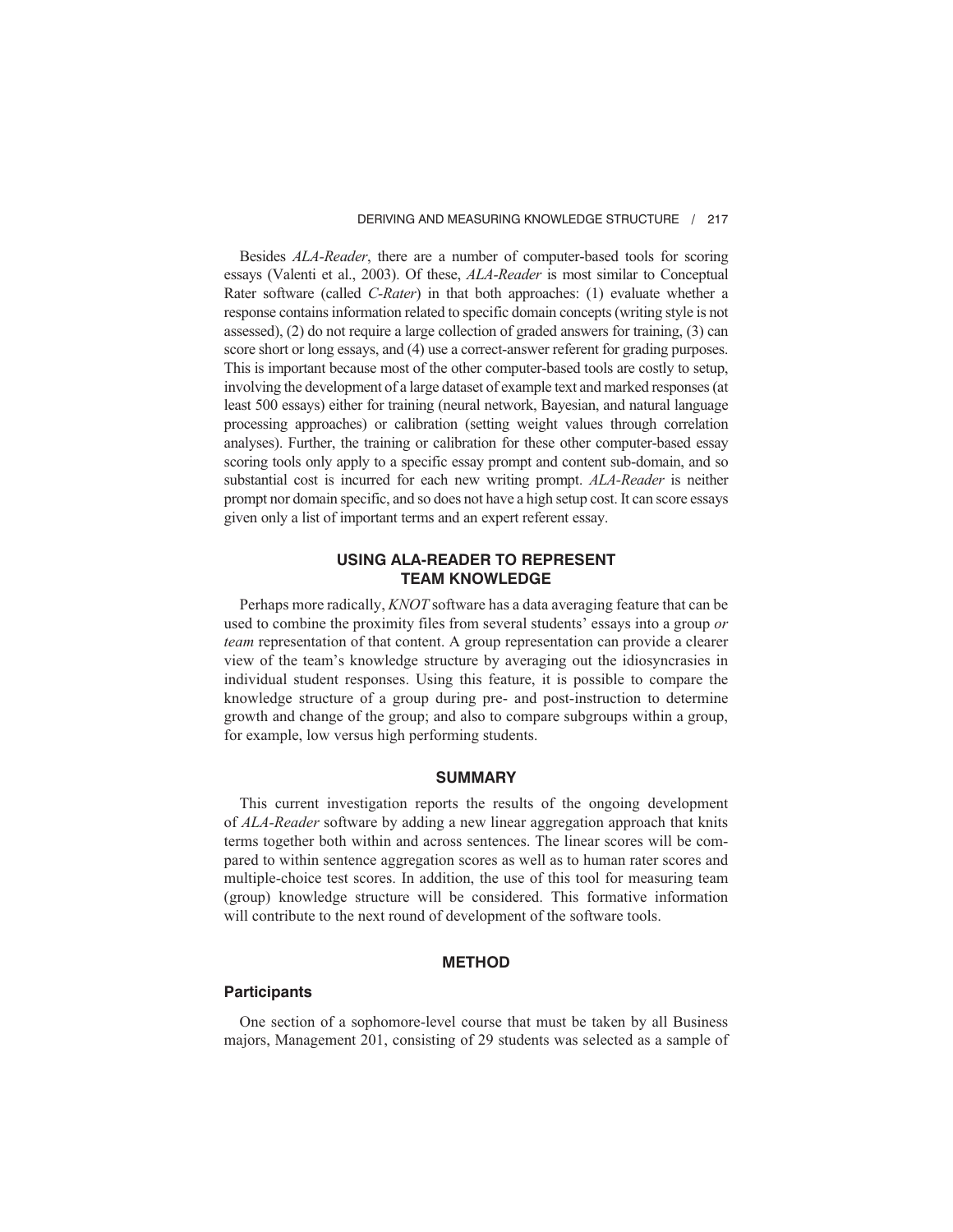convenience for this investigation. There were 12 females and 17 males. The smaller number of female students participating in the study is directly related to the disproportionate number of female students versus male students that are enrolled in the Management major.

### **Instructional Setting**

Management 201, Managing in the 21st Century, considers the historical roots of management theory and the basic functions of management including the essential management skills for planning, organizing, leading, and controlling a department or an entire organization The course, which is required of all School of Business students, utilizes experiential learning activities such as cases, team work, and exercises in order to realize the role of the manager in a changing workplace. The course met twice a week for a semester.

During the regularly scheduled examination week at the end of the semester, all students completed the customary final examination for the course (worth 25% of their final course grade) and also answered an extended-response essay question for extra credit. The final examination, which was designed to evaluate the student's ability to apply concepts learned in the course, consisted of a 100-item multiple-choice test that was comprehensive in scope and was delivered by computer using *ExamView* testing software. The final examination score mean was 78.0 ( $sd = 8.3$ ).

The essay question was typed by the participants using Microsoft Word software and the finished essay was printed in the computer lab and submitted to the course instructor. Participants were given a maximum time of 30 minutes for the essay. The extended-response essay question stated, "Describe and contrast in an essay of 300 words or less the following four Management theories: Classical/scientific management, Humanistic/Human Resources, Contingency, and Total Quality Management."

### **Essays Scored by ALA-Reader and by Raters**

The 29 essays contained 7,917 total words, of which 1,289 were unique. The longest essay was 490 total words, the shortest was 97 words, and the average essay length was 273 words. The 20 most frequent stop words (i.e., *a, and, the*; Luhn, 1959) accounted for about 33% of all words, and the top five stop words in order are *the* (5.2% of all words), *and* (3.3%), *of* (3.3%), *a* (3.1%), and *to* (3.2%).

*ALA-Reader* software must be provided with a list of key terms (maximum limit of 30) with synonyms and metonyms. In order to optimize the value of the information across the entire set of 29 essays, a frequency list containing all of the content terms used in the participants' essays was prepared. A common important term, such as *employee*, had a high frequency count, occurring 90 times in the 29 essays. *ALA-Reader* analysis requires that functionally equivalent terms,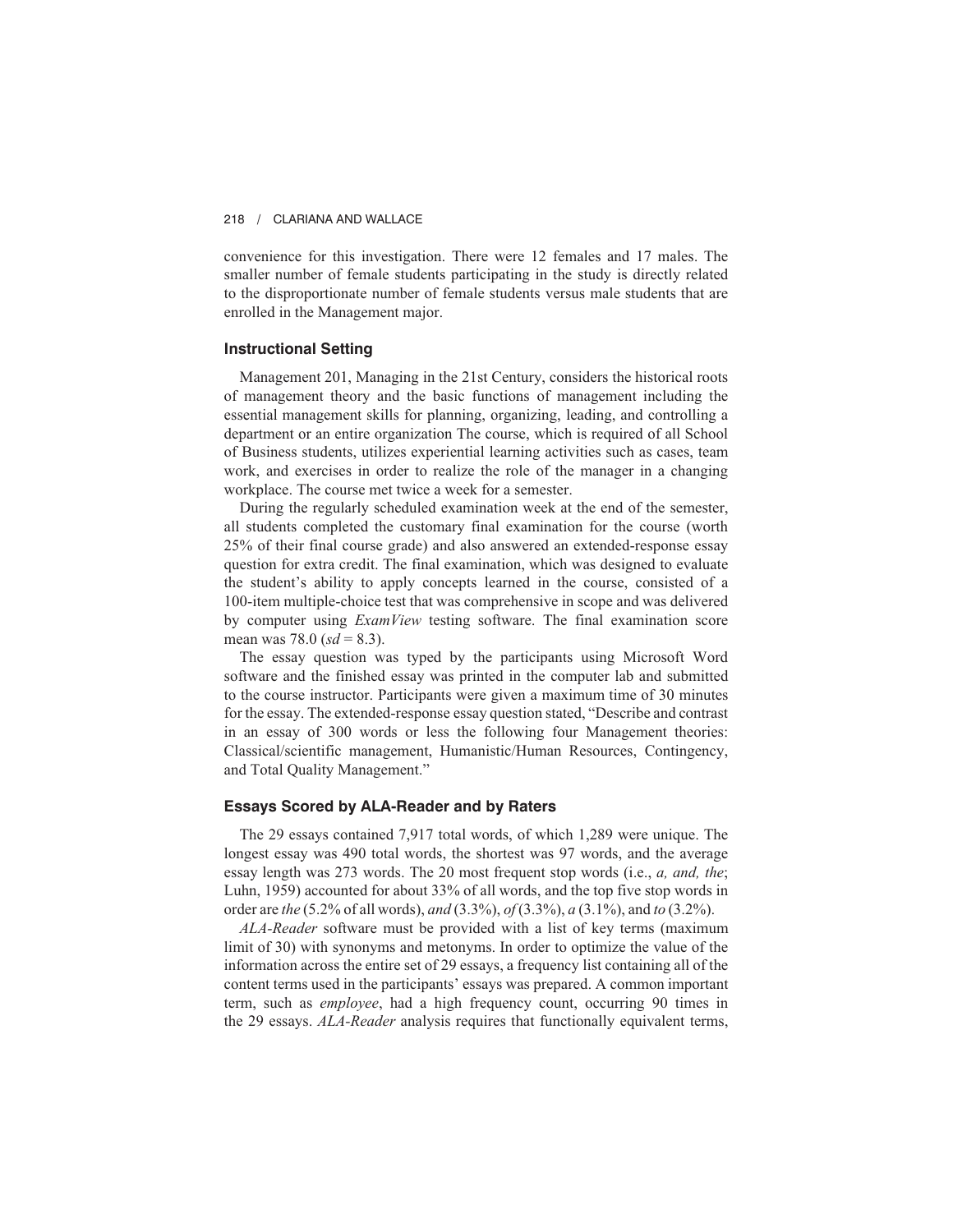such as *employee*, *worker*, and *subordinate*, be grouped together as the same concept list word. When the synonyms and metonyms for *employee* are combined, the number of occurrences of this concept in the 29 essays increases to 150 times, or about 5 occurrences per essay. The frequency list of terms was used to create a list of the 30 most important conceptual terms. The 30 important concept terms arranged in order of frequency of occurrence are: Management (manager, boss, employer), Employee (workers, subordinates), Company (corporation, organization), Work (job, task), Classical (scientific), Environment (situation, place), Productivity (performance, output), Contingency, Efficiency (well, best), Empowerment (freedom, satisfied), Needs (encourage, appreciate), Humanistic, Concerns (stress, problem), Leadership, Plan (process, implementation), Human, Feelings (happy, positive, intrinsic), Customer (consumer, everyone), Relationship, Motivation, Individual (unique), Goal, Success, Machine (mass production), TQM, Quality (reputation), Pay (salary), Serve (service), Measured, and Focus (emphasis).

Next the list of 30 terms was stemmed. Stemming refers to the process of carefully removing suffixes to obtain word roots that have similar meanings. For example, "*educ*" is the common stem for educate, education, educates, educating, educational, and educated (Rudner & Liang, 2002). Stemming may be a crucial step in essay analysis, though the potential value of stemming is not clear. Probably, stemming is better in some cases and not in others, depending on both the specific terms involved and the essay domain content, for example whether it is important to distinguish between educated and educational or not. In previous *ALA-Reader* studies, stemming was easier and direct for the biology content used, where specialized technical vocabulary comprised most of the important terms in an essay. For example, Yager (1983) estimated that introductory college biology courses have more new vocabulary, about 3,000 unique terms, than even foreign language courses. The management essays in this investigation contained relatively fewer specialized words, and substantially more synonyms than the previous study involving biology content.

All of the essays were also scored by a pair of human raters using a generic content rubric. The essay scoring rubric considered whether the content was clear, relevant, accurate, and concise. The four essay sub-sections (classical, humanistic, contingency, and TQM) were scored separately and each section was worth 2.5 points, thus the maximum essay score was 10 points. To simplify analysis comparisons, the *ALA-Score PFNet* common subtest raw scores were linearly transformed to a 2.5 point scale.

The Cronbach alpha reliability for the essay scores based on four sources, the two raters and the two *ALA-Score* scores (sentence and linear) are: classical subtest alpha =  $0.70$ , humanistic subtest alpha =  $0.61$ , contingency subtest alpha = 0.65, TQM subtest alpha = 0.69, and total test alpha =  $0.81$ .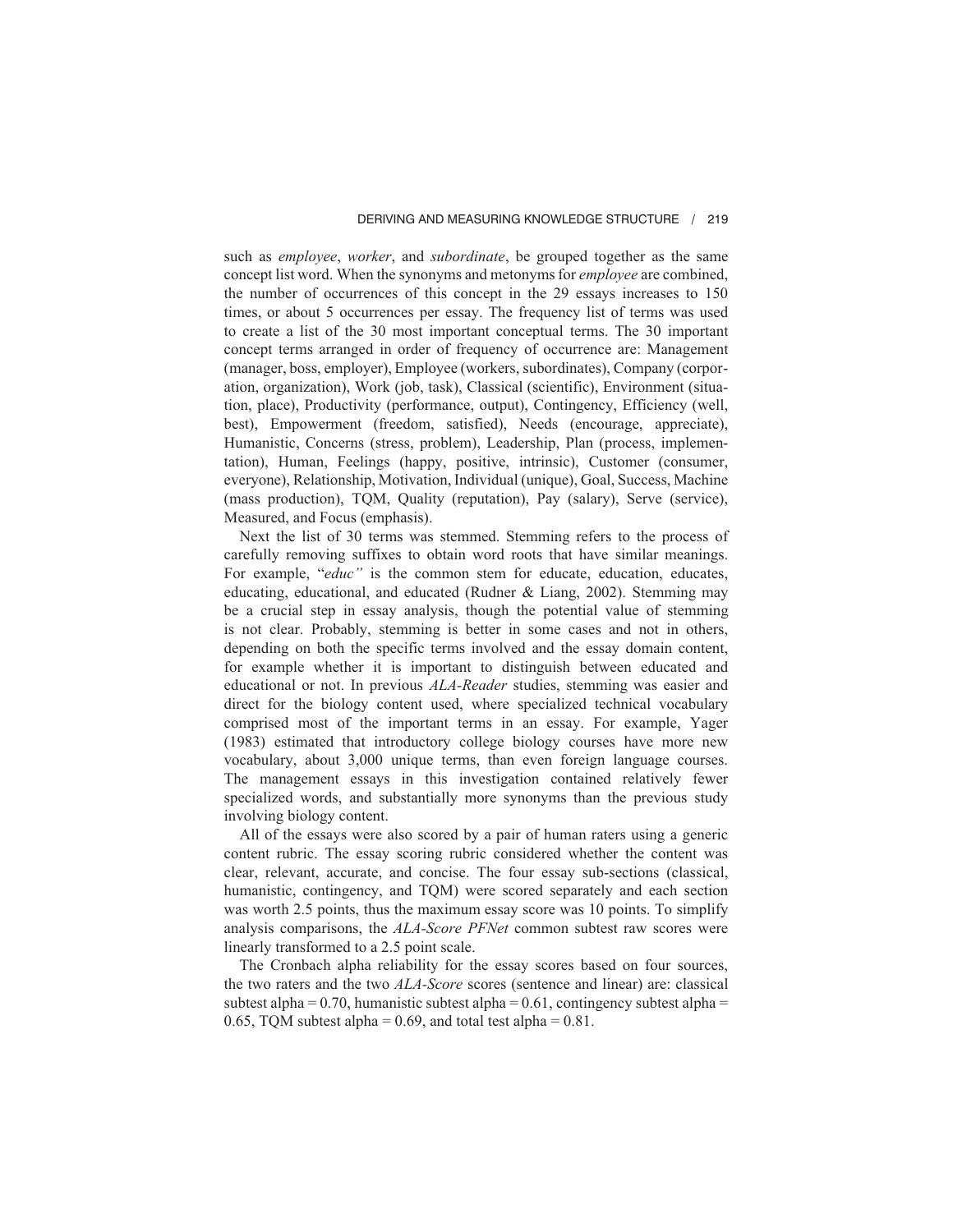## **RESULTS**

Data analysis consists of the subtest means and standard deviations, evaluation of the criterion-related validity of the computer-based essay scores relative to the rater scores and the multiple-choice tests, and finally description of the group network structure for low and high performing students. Means and standard deviations for raters' and for the *ALA-Reader* essay scores are shown in Table 1. Rater 2 tended to award relatively higher essay scores, while Rater 1 was stricter. The *ALA-Reader* mean scores tended to fall between the two human rater mean scores, with the *ALA-Reader* sentence-wise scores greater than the linearaggregate scores.

Spearman rank correlation for the combined essay test score (i.e., sum) for Rater 1 and Rater 2 was  $r_s = 0.71$  (see Table 2). Rater 1 total essay scores were most related to the 100 item multiple-choice test scores,  $r_s = 0.53$ . Rater 2's and *ALA-Reader* linear-aggregate essay scores were also significantly related to the multiple-choice test scores, although *ALA-Reader* sentence-wise essay scores were not. Shavelson, Ruiz-Primo, and Wiley (2000) reported correlations between multiple-choice tests and measures of knowledge structure (i.e., concept maps) in the range of 0.45 to 0.64, and proposed that both measurement methods tap aspects of declarative knowledge that are interrelated; concept maps reflect the structure of knowledge while multiple-choice tests reflect the extent of knowledge. Thus the *ALA-Reader* measures (i.e., knowledge structure) should not necessarily correlate highly with the multiple-choice test scores (extent of knowledge). The *ALA-Reader* linear total essay scores correlated significantly with

|                    | Essay subtest |           |             |        |         |
|--------------------|---------------|-----------|-------------|--------|---------|
|                    | Classical*    | Humanist* | Contiguity* | TQM*   | $Sum**$ |
| Rater 1            | 1.14          | 0.98      | 0.66        | 0.64   | 3.41    |
|                    | (0.75)        | (0.54)    | (0.57)      | (0.63) | (2.01)  |
| Rater <sub>2</sub> | 1.84          | 1.91      | 1.47        | 1.53   | 6.76    |
|                    | (0.71)        | (0.52)    | (0.79)      | (0.80) | (2.34)  |
| ALA-Reader         | 1.77          | 1.50      | 1.09        | 1.58   | 5.94    |
| (sentence)         | (0.50)        | (0.53)    | (0.48)      | (0.84) | (1.47)  |
| ALA-Reader         | 1.47          | 1.21      | 1.14        | 0.90   | 4.73    |
| (linear)           | (0.44)        | (0.51)    | (0.63)      | (0.41) | (1.39)  |

Table 1. Essay Score Means and Standard Deviations

\*2.5 points maximum; \*\*10 points maximum.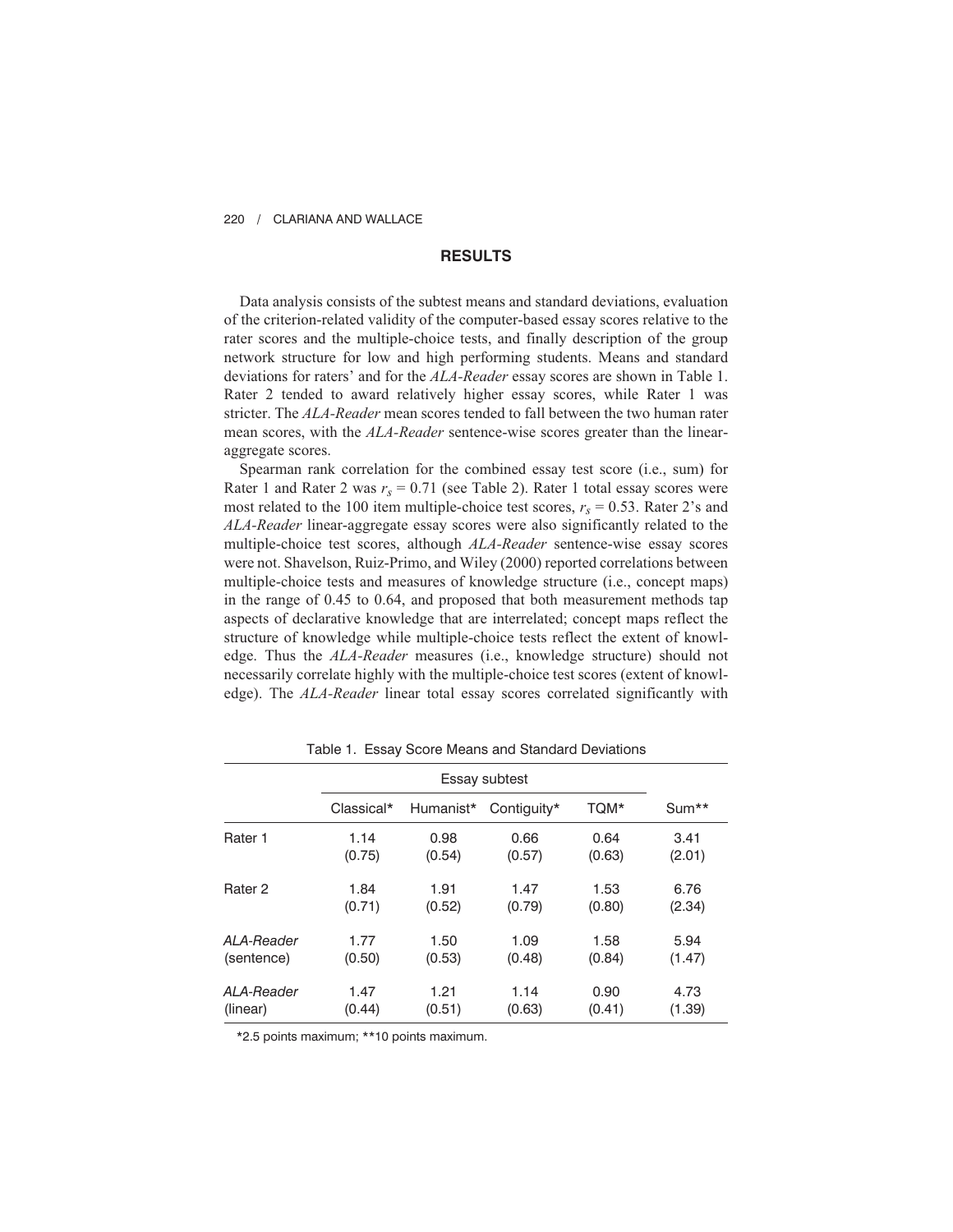|                       | the Multiple-Choice Test Score |          |                |          |         |
|-----------------------|--------------------------------|----------|----------------|----------|---------|
|                       | MC test                        | R1       | R <sub>2</sub> | ALA (S)  | ALA (L) |
| MC test               |                                |          |                |          |         |
| Rater 1               | $0.53**$                       | 1        |                |          |         |
| Rater 2               | $0.43*$                        | $0.71**$ |                |          |         |
| ALA-Reader (sentence) | 0.17                           | $0.47*$  | 0.29           |          |         |
| ALA-Reader (linear)   | $0.39*$                        | $0.60**$ | $0.45*$        | $0.73**$ |         |

Table 2. Spearman Correlations of Essay Scores and the Multiple-Choice Test Score

\*Sig. at .05. \*\*Sig. at .01.

Rater 1 and Rater 2 total essay scores (*r =* 0.60 and 0.45). The *ALA-Reader* sentence-wise total essay scores correlated less well with Rater 1 and Rater 2 total essay scores.

### **Group Comparisons**

The students were grouped into high ( $n = 14$ ) and low ( $n = 15$ ) groups based on median split of their human rater essay scores, and then the individual essay proximity files within each group were averaged to obtain a *PFNet* for each group. Then the similarity of the low and high groups' *PFNets* and the expert's *PFNet* were computed (see Table 3).

Similarity is defined as the intersection of the links in common between two *PFNets* divided by the union of all unique links in the two. Similar to a percent test score that ranges from 0 to 100%, similarity ranges from zero, no similarity, to one, perfect similarity. The high group's essay network structure was more similar to the expert than was the low group's (i.e., 0.31 compared to 0.19), and the high and low groups were most like each other (i.e., 0.41).

Both groups' network structure (see Figure 4) showed *employee* and *management* as the central and most connected concepts. The terms *company*, *environment*, *individual*, *productivity*, and *work* were also important concepts for both low and high performing groups. The four super-ordinate management theory categories from the essay prompt (classical, humanistic, contingency, and TQM) were all associated with *management*. Action terms such as leadership and success were also associated with *management*, while emotion-related terms such as *feelings*, *concerns*, and *motivation* were associated with *employee*. Both groups associated *productivity* and *pay*, although the high group had a richer representation of productivity that included customers and efficiency. The main differences between the *PFNets* displayed in Figure 4 are that the high-performers had relatively more terms that were central (e.g., with more than 1 link) and the association structure was more extensive and complex.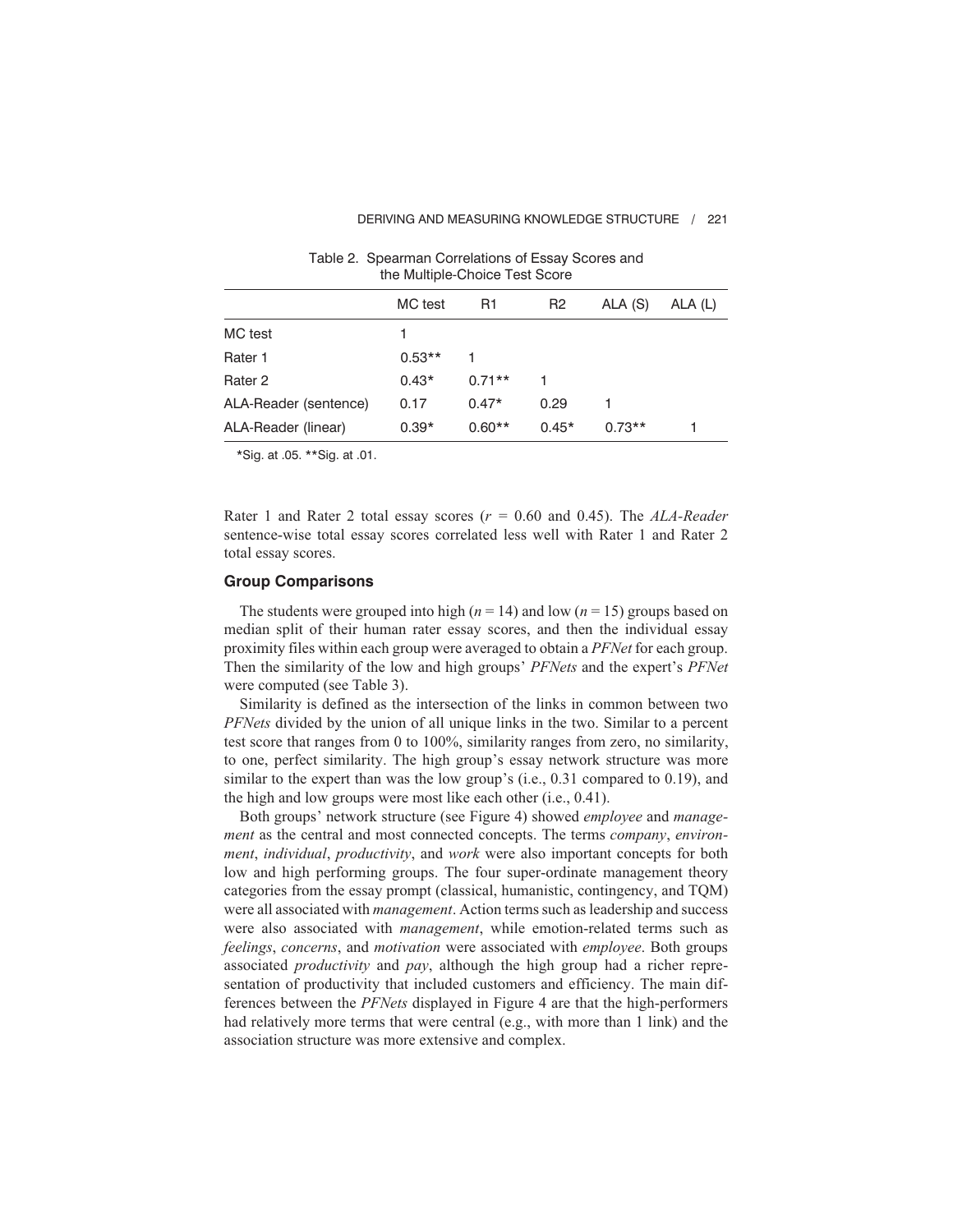| Low and ingh Groups Lssay Frives |      |      |     |
|----------------------------------|------|------|-----|
|                                  | Exp. | High | Low |
| Expert                           |      |      |     |
| High group ( $n = 14$ )          | 0.31 |      |     |
| Low group ( $n = 15$ )           | 0.19 | 0.41 |     |

| Table 3. Similarity of the Expert's, and the |  |  |
|----------------------------------------------|--|--|
| Low and High Groups' Essay PFNets            |  |  |

In general, an expert's extensive knowledge base is organized into elaborate, richly connected and integrated structures; whereas novices tend to posses less domain knowledge and a less coherent organization of it (personal communication from Reviewer B; Chi, Glaser, & Farr, 1988; Chi, Glaser, & Rees, 1982), and this qualitative difference has been shown even for "stronger novices" compared to "weaker novices" (Zajchowski & Martin, 1993). The *PFNets* in Figure 4 clearly demonstrate this idea; the high-performers knowledge structure as represented by the group *PFNet* (see the right panel of Figure 4) is visually more integrated and elaborated than that of the low-performers (see the left panel of Figure 4).

### **DISCUSSION**

This investigation described a computer-based approach using *ALA-Reader* software to aggregate key terms at either the sentence level or else linearly across sentences. The data from *ALA-Reader* were analyzed by Pathfinder *KNOT* software to derive the knowledge structure of individuals and of groups from their written essays. Based on the linear aggregation approach compared to human rater scores ( $r = 0.60$  and 0.45) and to performance on a multiple-choice test ( $r = 0.39$ ), the convergent criterion-related validity of the computer-generated essay scores was supported to some degree. Further, the representations of group knowledge structure seemed reasonable and consistent with expectations (e.g., the high group is more similar to the expert than the low group). This supports the premise that this approach using *PFNet* representations of *ALA-Reader* text aggregate data provides a method for comparing the knowledge structure of sub-groups in a classroom to each other and to some standard. Thus the approach may also be useful for measuring team knowledge structure.

There are limitations and caution notes regarding the findings of this investigation. Writing prompts are a critical consideration in essay writing and scoring. Following Gonzalvo, Canas, and Bajo's (1994) use of comparecontrast type essay questions to assess relational understanding that is part of knowledge structure, in this investigation, students were asked to "Describe and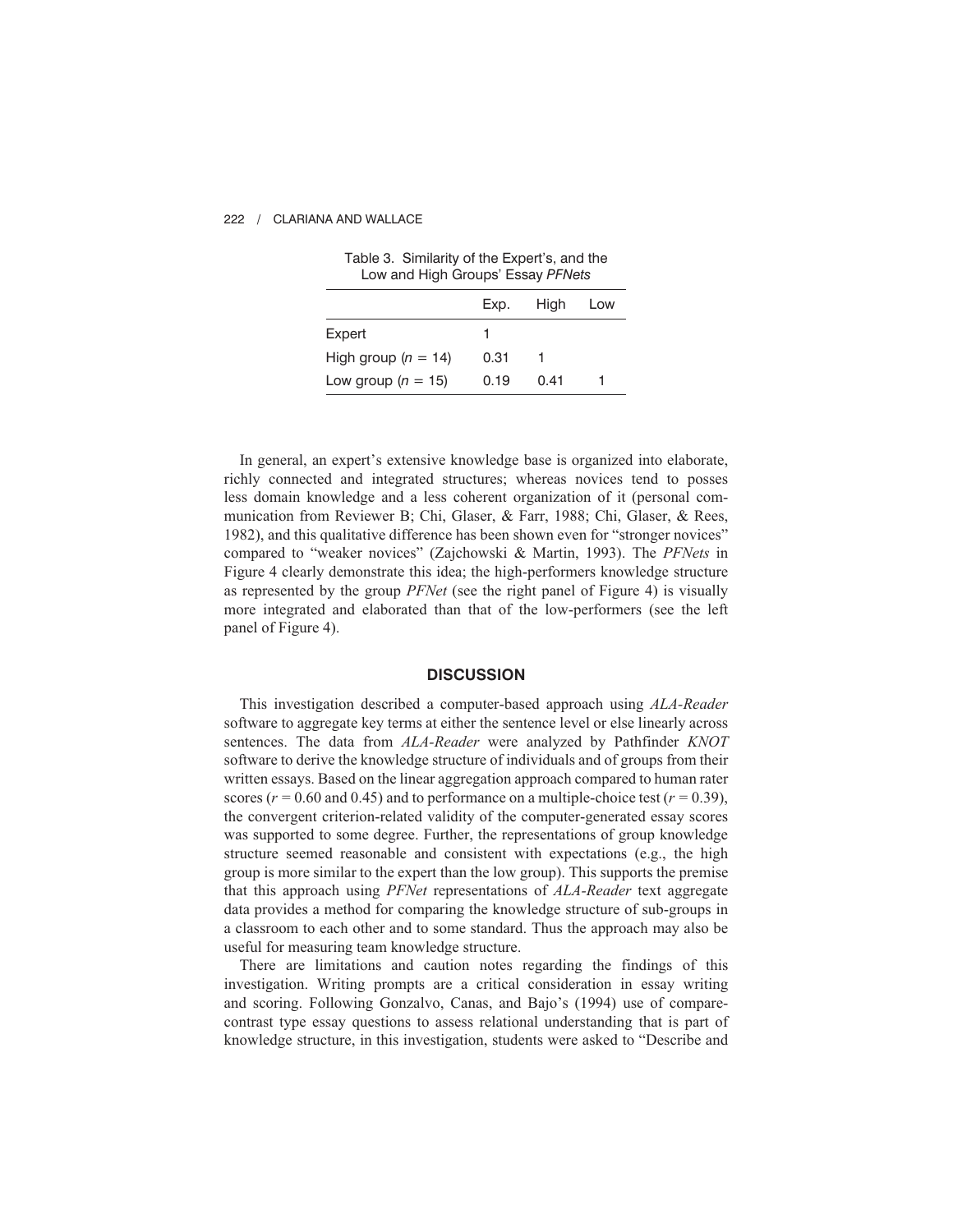

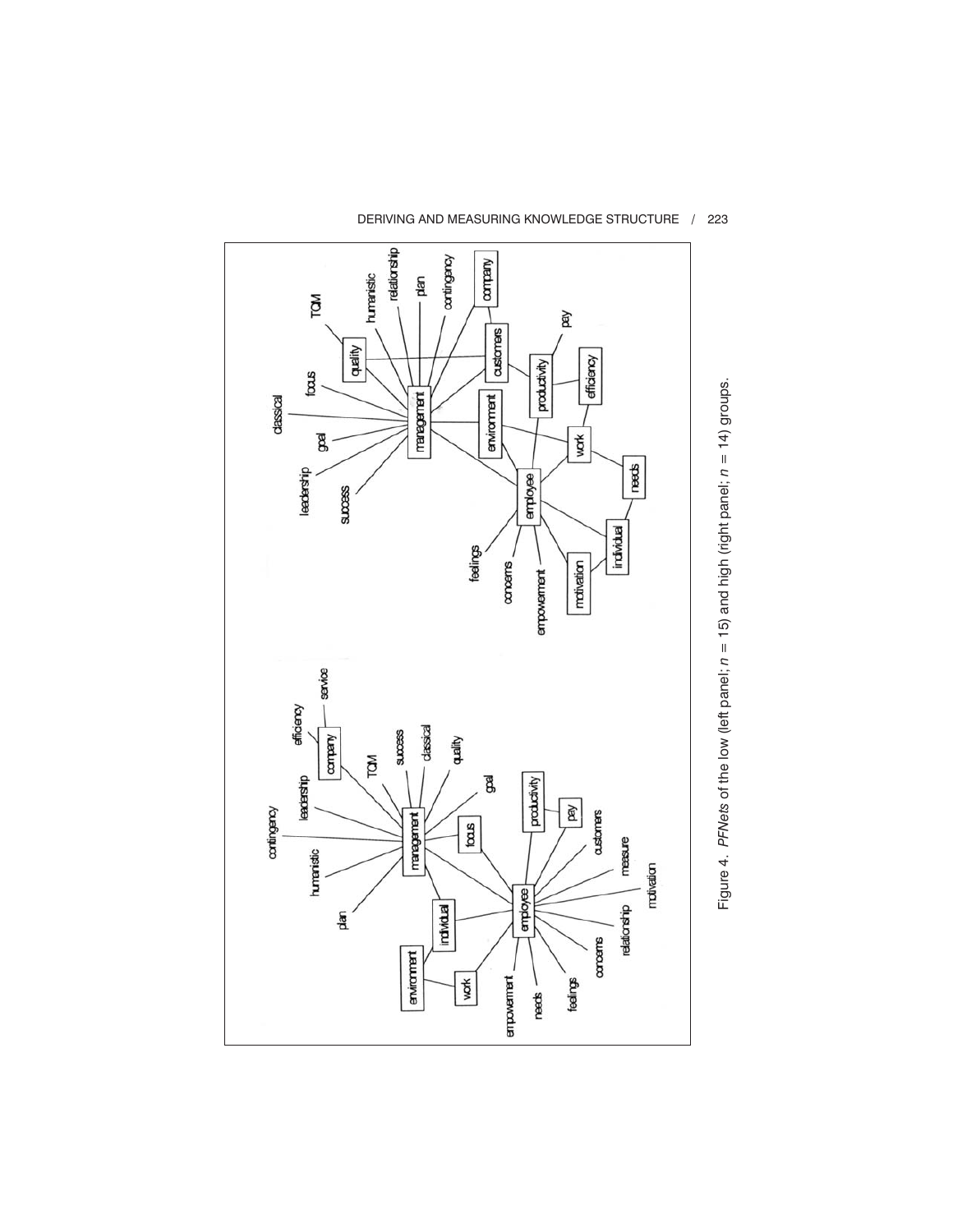contrast . . . the four management theories." However, all students "described" but very few of the students followed the "contrast" aspect of the prompt and so the essays are less likely to show integration or elaboration. Disregarding the "compare-and-contrast" part of a writing prompt may be quite common (Biggs, 1992). Such "knowledge telling" results in essays that are little more than un-integrated lists of terms, and so is less likely to reveal the students' knowledge structure.

Another limitation of this investigation is that human raters' essay scores are not necessarily an appropriate measure of knowledge structure (Shavelson, Ruiz-Primo, & Wiley, 2000). What do raters actually evaluate when they judge student essays holistically (Barritt, Stock, & Clark, 1986)? In this case, the raters were not intentionally looking for the student's knowledge structure; they were looking for a meaningful and complete response to the prompt. However, we hold that among the many other things present in an essay, essays reflect the structure of the student's association network (knowledge structure). Note that the *ALA-Reader* measure of knowledge structure does significantly correlate with two raters' holistic essay scores (e.g.,  $r = 0.60$  and 0.45).

Another limitation of this investigation involves the centrality of the expert essay referent for scoring purposes. The students' scores depend entirely on the quality of the expert essay referent, since the score is the number of links in common between the student essay *PFNet* and the expert essay referent *PFNet*. Though the essay prompt is well constrained, it seems likely that different experts could write different essays, and so the resulting student scores would vary depending on which expert referent essay was used for the analysis. Further research is needed in order to specify how to derive the expert essay referent.

For the express purpose of essay marking, this approach is probably less powerful than other approaches, such as Latent Semantic Analysis. Although further research and development are needed, since *ALA- Reader* is free shareware, then this approach has promise right now as a low cost measure of knowledge structure.

Considering the next steps, instruction intends to increase not only the number of what Novak (2003) refers to as "valid notions" but also to decrease the number of "invalid notions." The approach described in this investigation can be used for instructional purposes such as highlighting correct, incorrect, and missing propositions in students' essays. For example, the participants' network representations contain correct links that agree with the referent network representations, and these "correct" propositions could be pointed out, such as with check-plus marks beside sentences, green highlighting, or underlying. Sentences without such highlights could be reconsidered by the student. Also, the links contained in the expert essay that were not included in the student's essay could be pointed out to the student in various ways, such as with hints and clues, so that the student could add this missing content to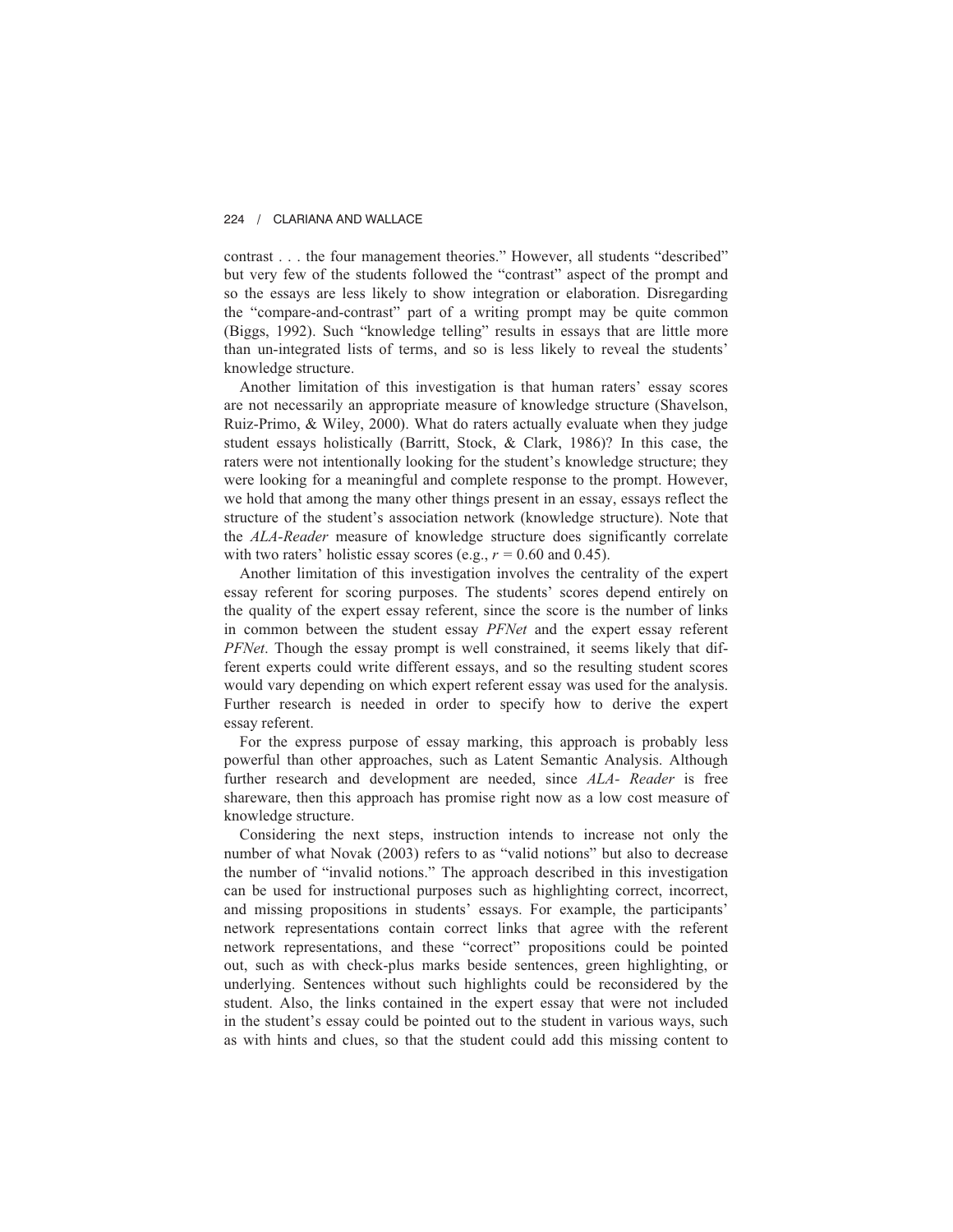their essay. Future development of the free *ALA-Reader* software will include these features.

## **REFERENCES**

- Anderson, J. R. (1983). *The architecture of cognition*. Cambridge, MA: Harvard University.
- Anderson, R. C. (1984). Some reflections on the acquisition of knowledge. *Educational Researcher, 13*(10), 5-10.
- Barritt, L., Stock, P. L., & Clark, F. (1986). Researching practice: Evaluating assessment essays. *College Composition and Communication, 37*, 315-327.
- Biggs, J. (1992). A qualitative approach to grading students. *Higher Education Research and Development Society of Australasia News, 14*(3), 3-6
- Brooks, L. W., Dansereau, D. F., Spurlin, J. E., & Holley, C. D. (1983). Effects of headings on text processing. *Journal of Educational Psychology, 75*, 292-302.
- Chi, M. T. H., Glaser, R., & Farr, M. J. (1988). *The nature of expertise*. Hillsdale, NJ: Erlbaum.
- Chi, M. T. H., Glaser, R., & Rees, E. (1982). Expertise in problem solving. In R. S. Sternberg (Ed.), *Advances in the psychology of human intelligence* (pp. 1-75). Hillsdale, NJ: Erlbaum.
- Clariana, R. B. (2004). *ALA-Reader.* Downloaded May 3, 2006, from http://www.pesronal.psu.edu/rbc
- Deese, J. (1965). *The structure of associations in language and thought.* Baltimore, MD: The Johns Hopkins Press.
- Elman, J. L. (1993). Learning and development in neural networks: The importance of starting small. *Cognition, 48*, 71-99.
- Goldsmith, T. E., & Johnson, P. J. (1990). A structural assessment of classroom learning. In R. W. Schvaneveldt (Ed.), *Pathfinder associative networks: Studies in knowledge organization* (pp. 241-253). Norwood, NJ: Ablex Publishing Corporation.
- Goldsmith, T. E., Johnson, P. J., & Acton, W. H. (1991). Assessing knowledge structure. *Journal of Educational Psychology, 83*, 88-96.
- Gonzalvo, P., Canas, J. J., & Bajo, M. (1994). Structural representations in knowledge acquisition. *Journal of Educational Psychology, 86*, 601-616.
- Jonassen, D. H., Beissner, K., & Yacci, M. (1993). *Knowledge structure: Techniques for representing, conveying, and acquiring knowledge structure*. Hillsdale, NJ: Lawrence Erlbaum and Associates.
- Jonassen, D. H., & Wang, S. (1992). *Acquiring structural knowledge from semantically structured hypertext*. Proceedings of Selected Research and Development Presentations at the 14th Annual Convention of the Association for Educational Communications and Technology. (ERIC Document Reproduction Service No. ED 348 000).
- Koul, R., Clariana, R. B., & Salehi, R. (2005). Comparing several human and computer based methods for scoring concept maps and essays. *Journal of Educational Computing Research, 32*(3), 261-273.
- Landauer, T. K., Foltz, P. W., & Laham, D. (1998). Introduction to latent semantic analysis. *Discourse Processes, 25*, 259-284.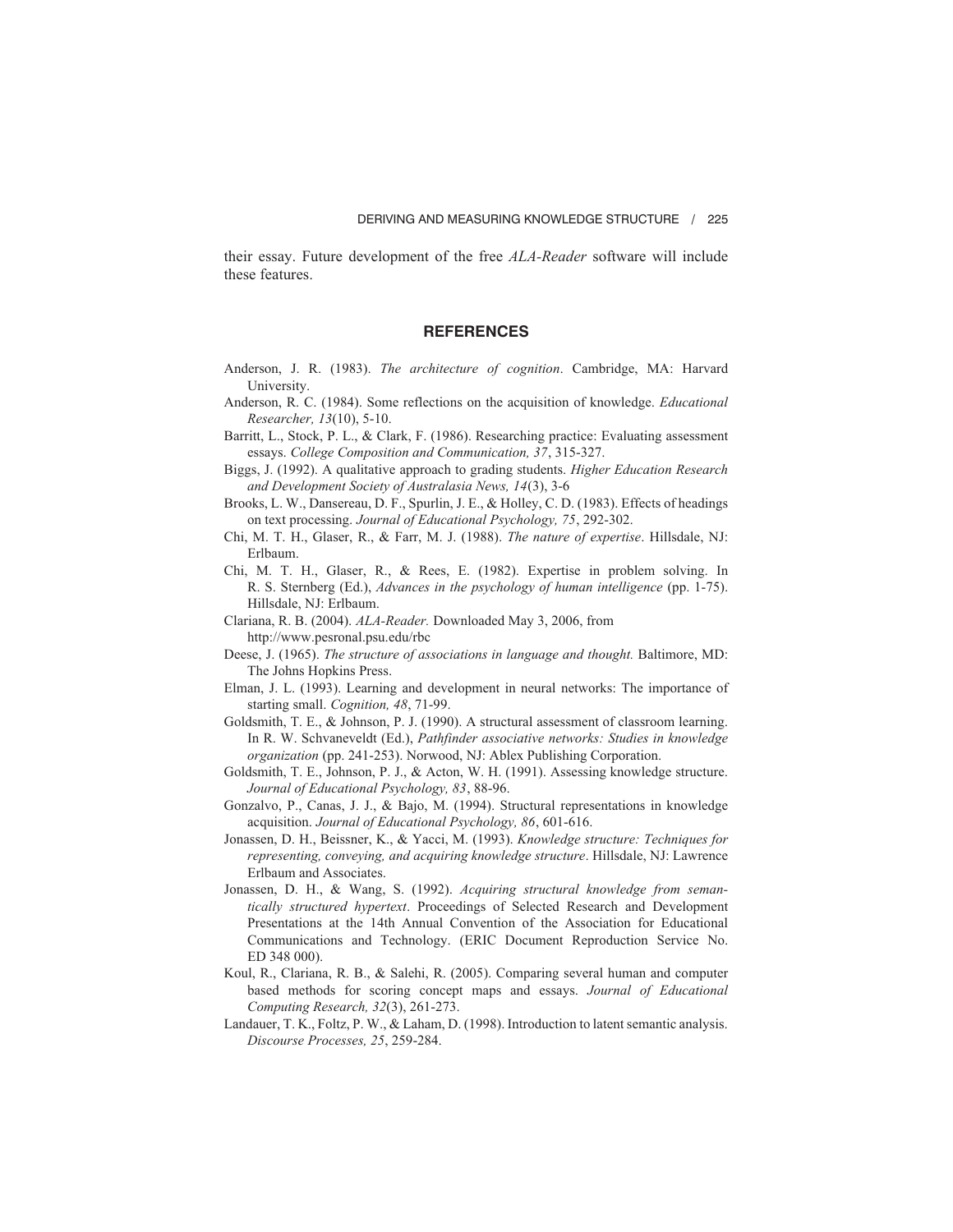- Landauer, T. K., Laham, D., Rehder, R., & Schreiner, M. E. (1997). How well can passage meaning be derived without using word order? A comparison of latent semantic analysis and humans. In M. G. Shafto & P. Langley (Eds.), *Proceedings of the 19th annual meeting of the Cognitive Science Society* (pp. 412-417). Mahwah, NJ: Erlbaum.
- Lomask, M., Baron, J. B., Greig, J., & Harrison, C. (1992, March) *ConnMap: Connecticut's use of concept mapping to assess the structure of students' knowledge of science*. Paper presented at the annual meeting of the National Association of Research in Science Teaching, in Cambridge, MA.
- Luhn, H. P. (1959). Keyword-in-context index for technical literature (KWIC index). (Technical report RC-127, IBM Corporation, Advanced Systems Development Division). Reprinted in C. K. Schultz (Ed.). (1968). *H. P. Luhn: Pioneer of information science: Selected works* (pp. 227-235). New York: Spartan Books.
- National Research Council. (2001). *Knowing what students know: The science and design of educational assessment*. Washington, DC: National Academies Press.
- Nitko, A. J. (1996). *Educational assessment of students*. Englewood Cliffs, NJ: Merrill.
- Novak, J. D. (2003). The promise of new ideas and new technology for improving teaching and learning. *Cell Biology Education, 2*, 122-132.
- Rudner, L. M., & Liang, T. (2002). Automated essay scoring using Bayes' theorem. *Journal of Technology, Learning, and Assessment, 1* (2). Retrieved May 5, 2005, from http://www.jtla.org
- Rumelhart, D., & McClelland, J. (1986). *Parallel distributed processing* (Vols. I and II). Cambridge, MA: MIT Press.
- Schvaneveldt, R. W. (1990). *Pathfinder associative networks: Studies in knowledge organization.* Norwood, NJ: Ablex Publishing Corporation.
- Shavelson, R. J. (1972). Some aspects of the correspondence between content structure and cognitive structure in physics instruction. *Journal of Educational Psychology, 63*, 225-234.
- Shavelson, R. J. (1974). Some methods for examining content structure and cognitive structure in instruction. *Educational Psychologist, 11*, 110-122.
- Shavelson, R. J., Lang, H., & Lewin, B. (1994). *On concept maps as potential "authentic" assessments in science* (CSE Tech. Rep. No. 388). Los Angeles, CA: University of California, Center for Research on Evaluation, Standards, and Student Testing (CREST).
- Shavelson, R. J., Ruiz-Primo, M. A., & Wiley, E. W. (2000). *Windows into the mind*. Based on an invited address, Facolta' di Ingegneria dell'Universita' degli Studi di Ancona, June 27, 2000. Retrieved May 5, 2005, from

http://www.stanford.edu/dept/SUSE/SEAL/Reports\_Papers/Windows%20into%20 the%20Mind\_8\_4\_03\_Final.doc

Taber, K. S. (2003). *Examining structure and context—Questioning the nature and purpose of summative assessment*. Seminar presentation to Cambridge International Examinations, University of Cambridge Local Examinations Syndicate, July 2003. Retrieved May 04, 2005 from

http://www.leeds.ac.uk/educol/documents/00003134.htm

Valenti, S., Neri, F., & Cucchiarelli, A. (2003). An overview of current research on automated essay grading. *Journal of Information Technology Education*, *2*, 319-330. Retrieved May 14, 2005 from

http://jite.org/documents/Vol2/v2p319-330-30.pdf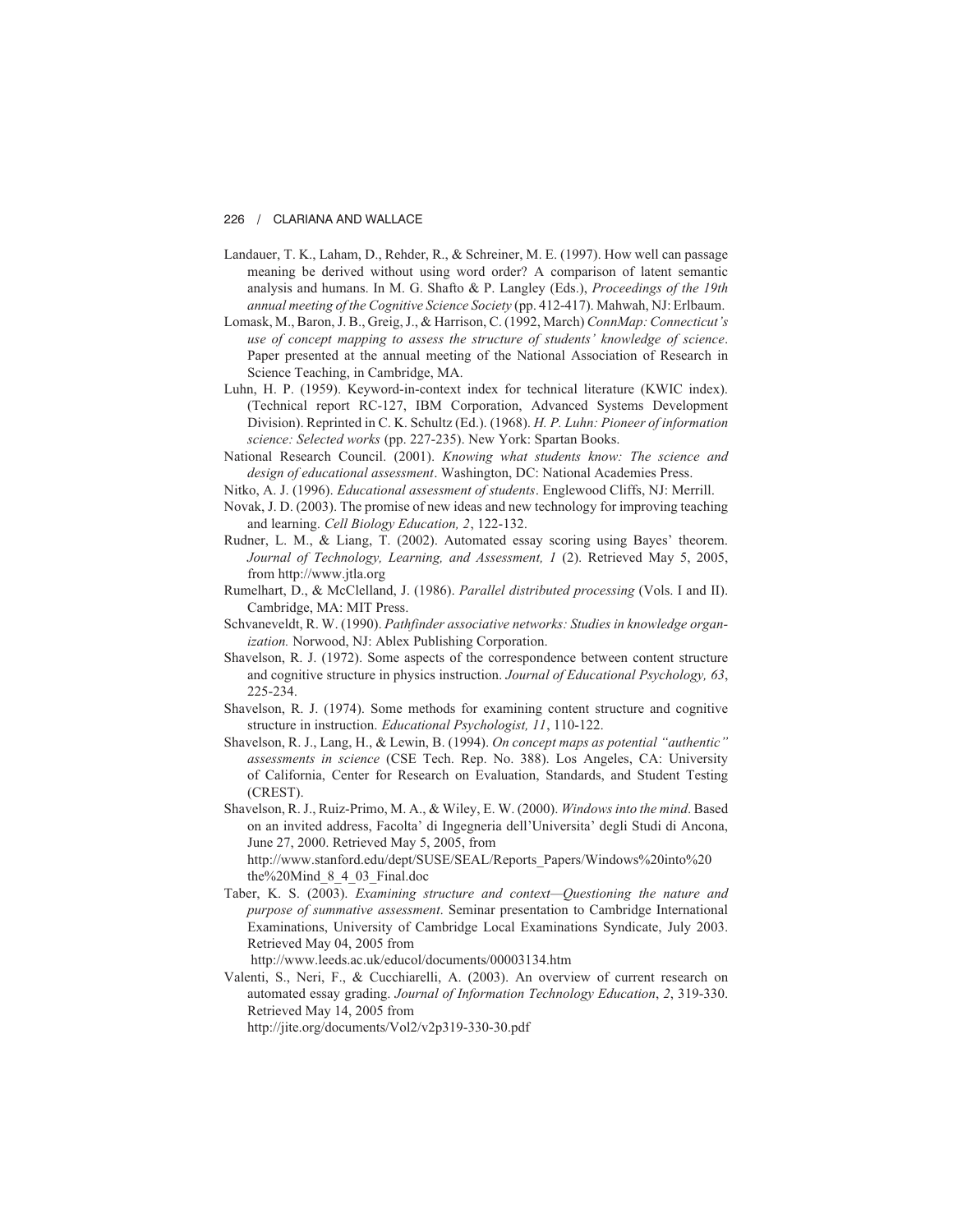- Yager, R. E. (1983). The importance of terminology in teaching K-12 science. *Journal of Research in Science Teaching, 20*(6), 577-588.
- Zajchowski, R., & Martin, J. (1993). Differences in the problem solving of stronger and weaker novices in physics: Knowledge, strategies, or knowledge structure? *Journal of Research in Science Teaching, 30*(5), 459-470.

Direct reprint requests to:

Dr. Roy Clariana 30 E. Swedesford Road Malvern, PA 19355 e-mail: RClariana@psu.edu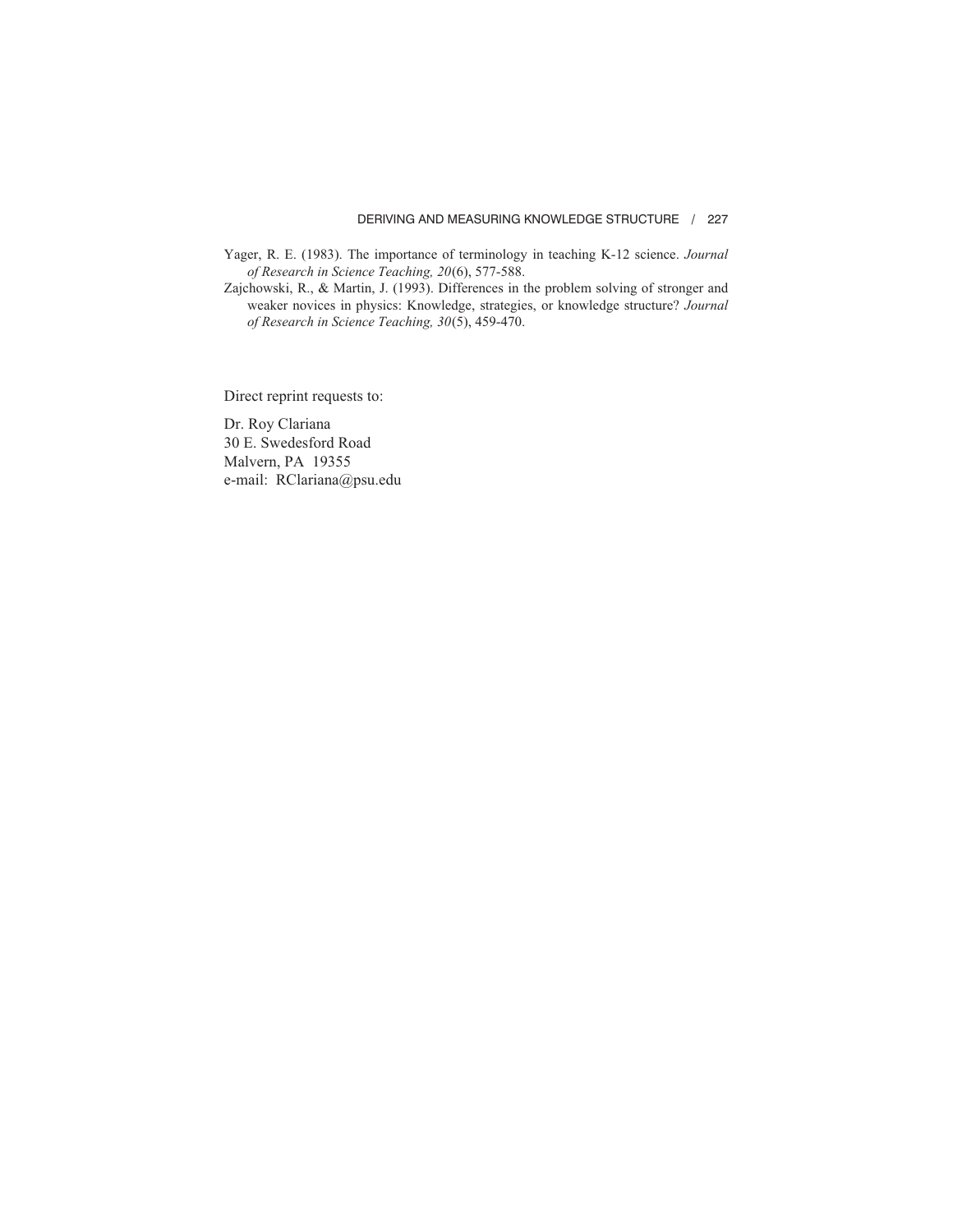Copyright of Journal of Educational Computing Research is the property of Baywood Publishing Company, Inc. and its content may not be copied or emailed to multiple sites or posted to a listserv without the copyright holder's express written permission. However, users may print, download, or email articles for individual use.